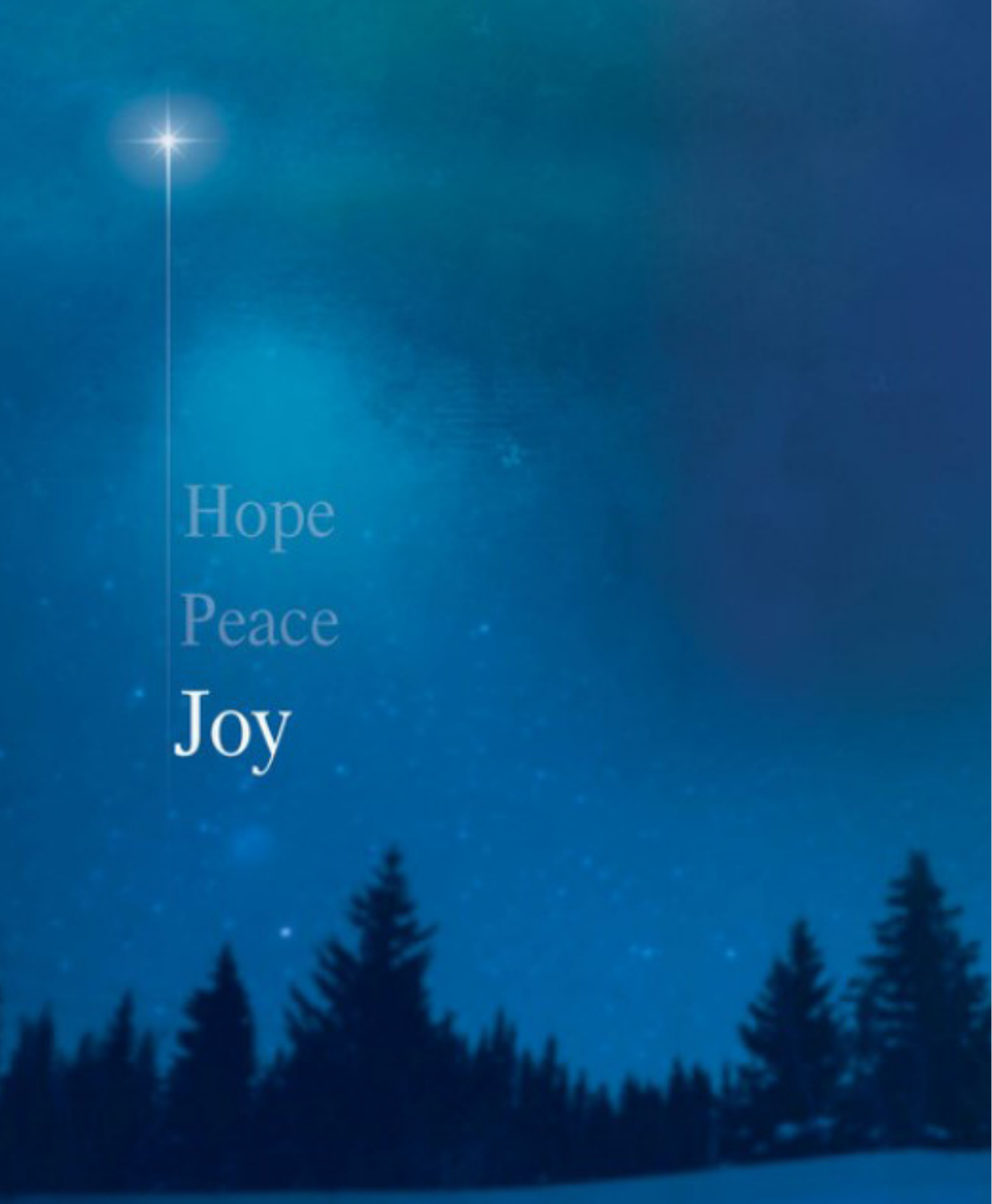#### *Welcome to worship this morning!*

*Bulletin Cues:* **Bold** *indicates congregational response. \* indicates please stand, if able*

# **GATHERING AROUND THE WORD OF GOD**

## WELCOME AND ANNOUNCEMENTS

PRELUDE

# \*CALL TO WORSHIP *Isaiah 12:4-6*

Prepare the way of the Lord! Give thanks to God, call on the holy Name; make known God's saving deeds among the nations; proclaim the Name exalted above every name. Sing praises to the Beloved, who has done gloriously; shout aloud and sing for joy, O royal Zion, for great in your midst is the Holy One of Israel.

\*OPENING HYMN GTG 107 Awake! Awake, and Greet the New Morn *vs. 1 and 2*



Printed with Permission CCLI #2748883 Printed with Permission CCLI #2748883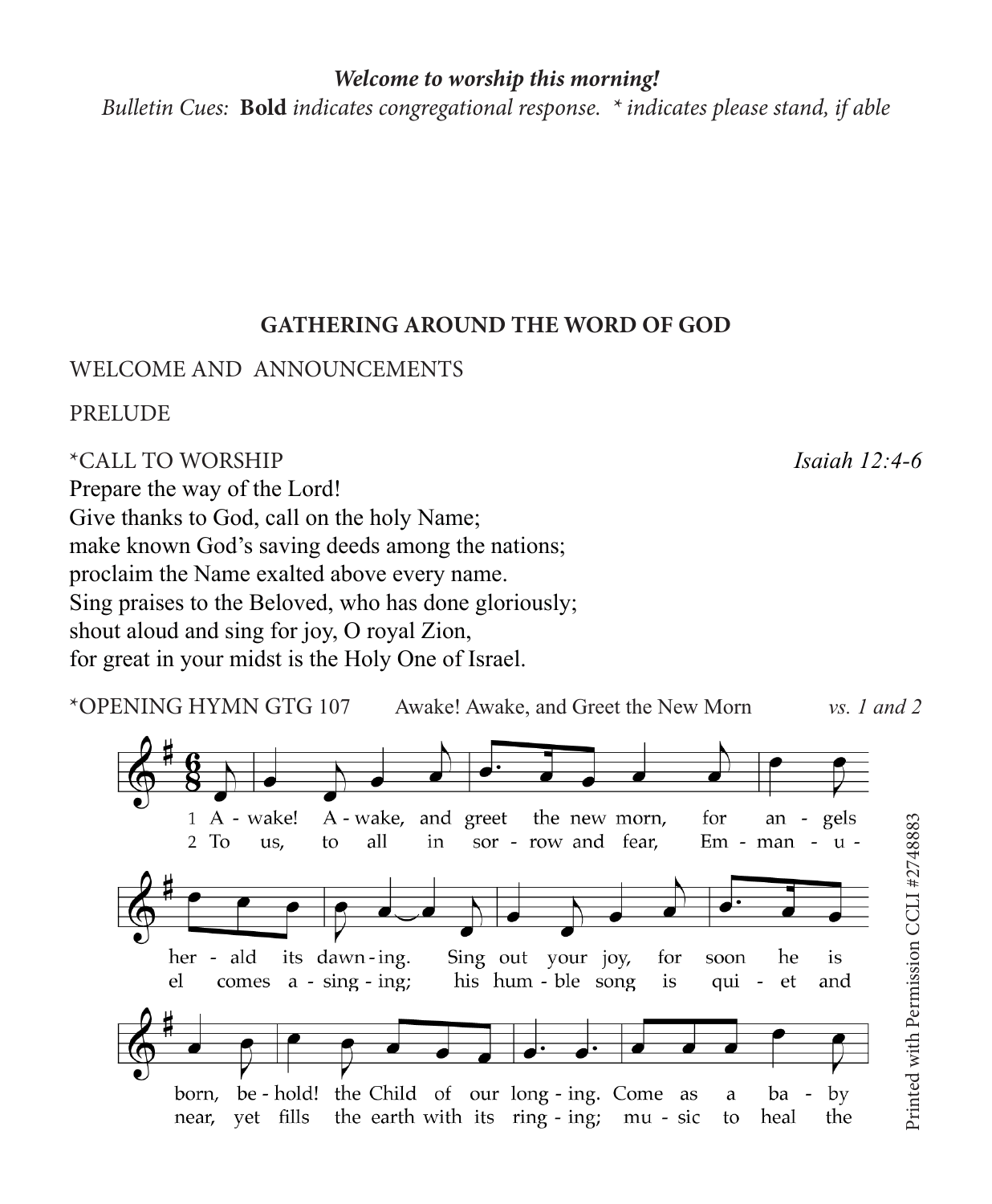

LIGHTING THE CANDLE OF JOY "Rejoice in the Lord always; again I will say, Rejoice." The world says, "Worry," and we say, "Rejoice." The news says, "Fear," and we say, "Rejoice." The world says, "Be happy," and the church says, "Be faithful." As we light our third Advent candle, **We pray for hope, peace, and joy.**

Come now, O child of Mary.

**Come now, O Prince of Joy.**

CALL TO CONFESSION

Trusting in God's salvation, faithfulness and merciful love, let us confess our sin and the sins of the world.

*Silence before the prayer of confession.*

## PRAYER OF CONFESSION

**Merciful God, we confess that, in the midst of your glorious creation, we have neglected our role in its care. We ignore the cries of the hurting and the lonely, those on the margins and those who are oppressed. We have not prepared a way for the Lord, through our words or our deeds, our actions or thoughts. Grant us your mercy in forgiveness; and lead us to act with compassion and justice.**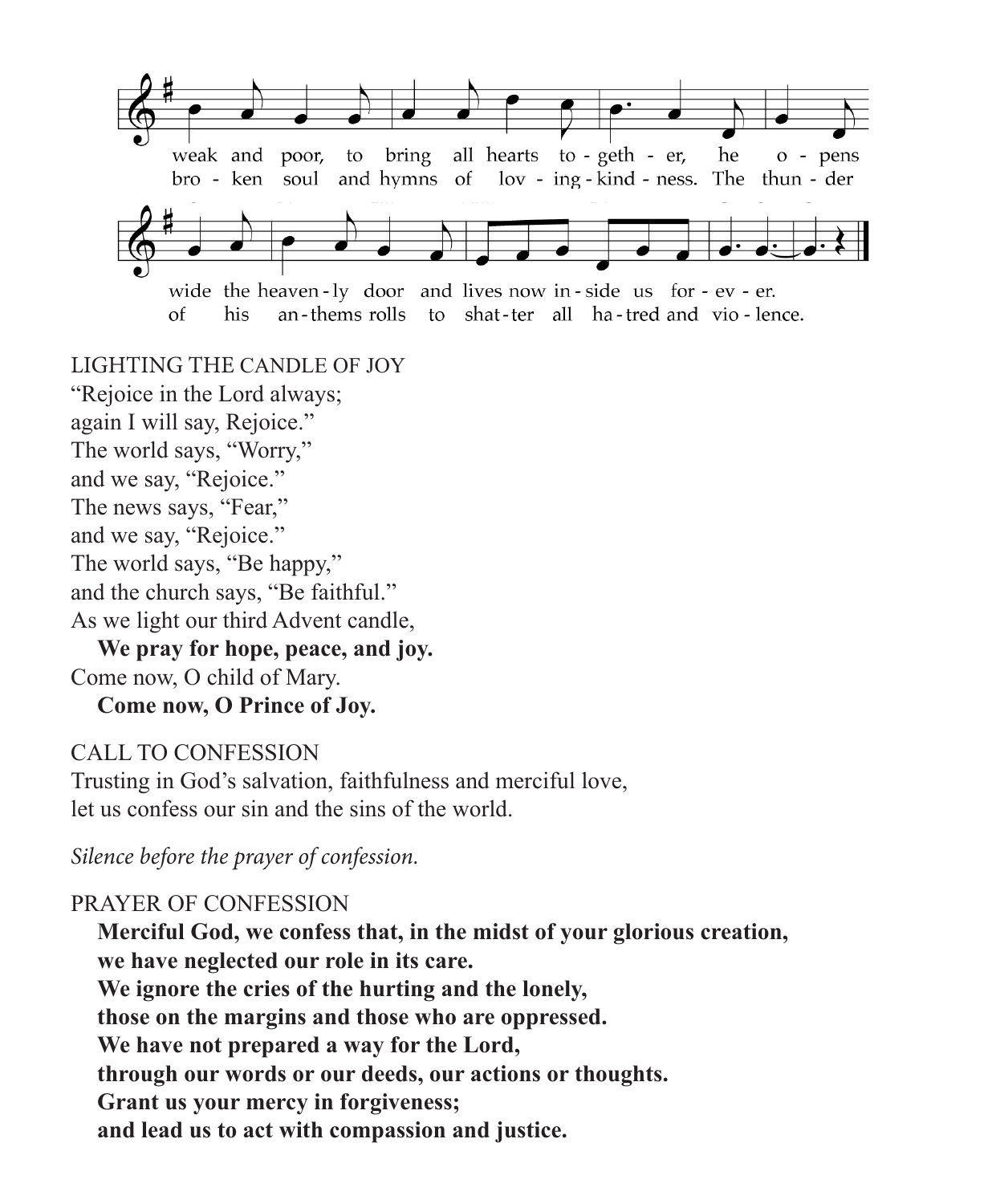ASSURANCE OF FORGIVENESS *from Isaiah 12:2-3* Surely God is our salvation; we will trust and not be afraid. God is our strength and our might, whose forgiveness is our salvation. With joy let us draw water from the wells of salvation.

SUNG RESPONSE GTG 100 "My Soul Cries Out with a Joyful Shout" *refrain*

# **"My heart shall sing of the day you bring; let the fires of your justice burn. Wipe away all tears for the dawn draws near, and the world is about to turn."**

# **LISTENING FOR GOD'S WORD**

# PRAYER FOR ILLUMINATION

God of peace, who never lets us go, draw near to us in these ancient words. By your Holy Spirit may we be filled with wonder, lifted up, and leveled as you prepare in our hearts the path of your coming. **Amen**

RESPONSIVE READING Zephaniah 3:14-20 Sing aloud, O daughter Zion; shout, O Israel! Rejoice and exult with all your heart, O daughter Jerusalem! **Your Savior has taken away the judgments against you,** 

**and turned away your enemies.** 

God is in your midst; you shall fear disaster no more. The Beloved will rejoice over you with gladness,

**and renew you in love, exulting with singing. You will bear reproach no more!**

Then the Coming One will deal with all oppressors, and will save those who cannot stand or walk unaided.

**God will gather those cast out by the powerful, and will change their shame into praise and renown.** 

And the Comforter will gather you and bring you home, and will make you renowned and praised among all peoples.

**"I will restore your fortunes before your eyes," thus says our God.**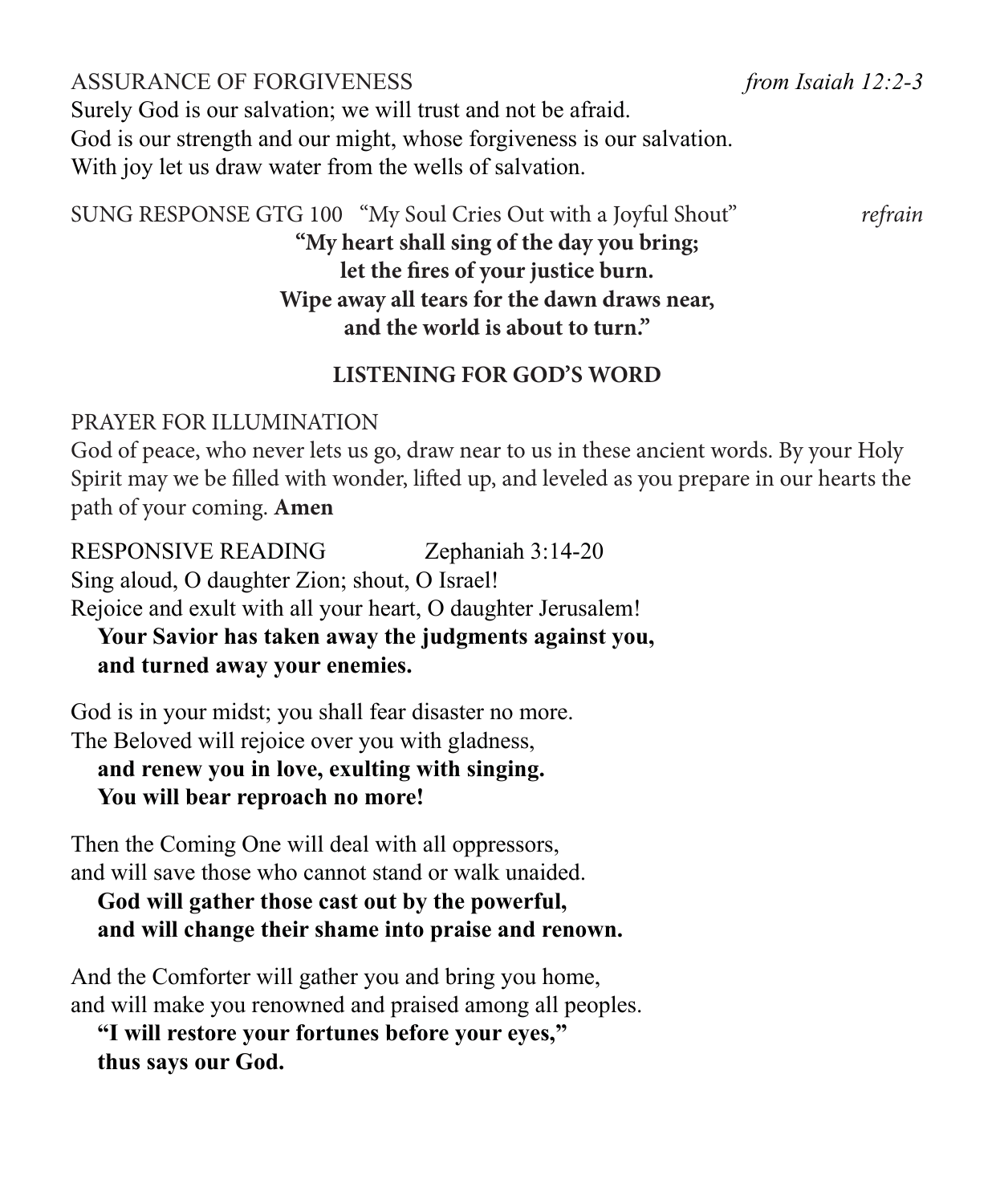SCRIPTURE READING Philippians 4:4-7

Rejoice in the Lord always; again I will say, Rejoice. Let your gentleness be known to everyone. The Lord is near. Do not worry about anything, but in everything by prayer and supplication with thanksgiving let your requests be made known to God. And the peace of God, which surpasses all understanding, will guard your hearts and your minds in Christ Jesus.

SPECIAL MUSIC *I Wonder as I Wander* Jubellation Handbell Choir Traditional folk song arr. by Dave Howland

GOSPEL READING Luke 3:7-18

*Luke tells us that John's words are good news. Where in John's message do you hear good news?*

John said to the crowds that came out to be baptized by him, "You brood of vipers! Who warned you to flee from the wrath to come? Bear fruits worthy of repentance. Do not begin to say to yourselves, 'We have Abraham as our ancestor'; for I tell you, God is able from these stones to raise up children to Abraham. Even now the ax is lying at the root of the trees; every tree therefore that does not bear good fruit is cut down and thrown into the fire." And the crowds asked him, "What then should we do?" In reply he said to them, "Whoever has two coats must share with anyone who has none; and whoever has food must do likewise." Even tax collectors came to be baptized, and they asked him, "Teacher, what should we do?" He said to them, "Collect no more than the amount prescribed for you." Soldiers also asked him, "And we, what should we do?" He said to them, "Do not extort money from anyone by threats or false accusation, and be satisfied with your wages."

As the people were filled with expectation, and all were questioning in their hearts concerning John, whether he might be the Messiah, John answered all of them by saying, "I baptize you with water; but one who is more powerful than I is coming; I am not worthy to untie the thong of his sandals. He will baptize you with the Holy Spirit and fire. His winnowing fork is in his hand, to clear his threshing floor and to gather the wheat into his granary; but the chaff he will burn with unquenchable fire." So, with many other exhortations, he proclaimed the good news to the people.

Heaven and earth will pass away but the word of the Lord stands forever.

**Thanks be to God.**

SERMON *A Joyful Wonder* Pastor Jan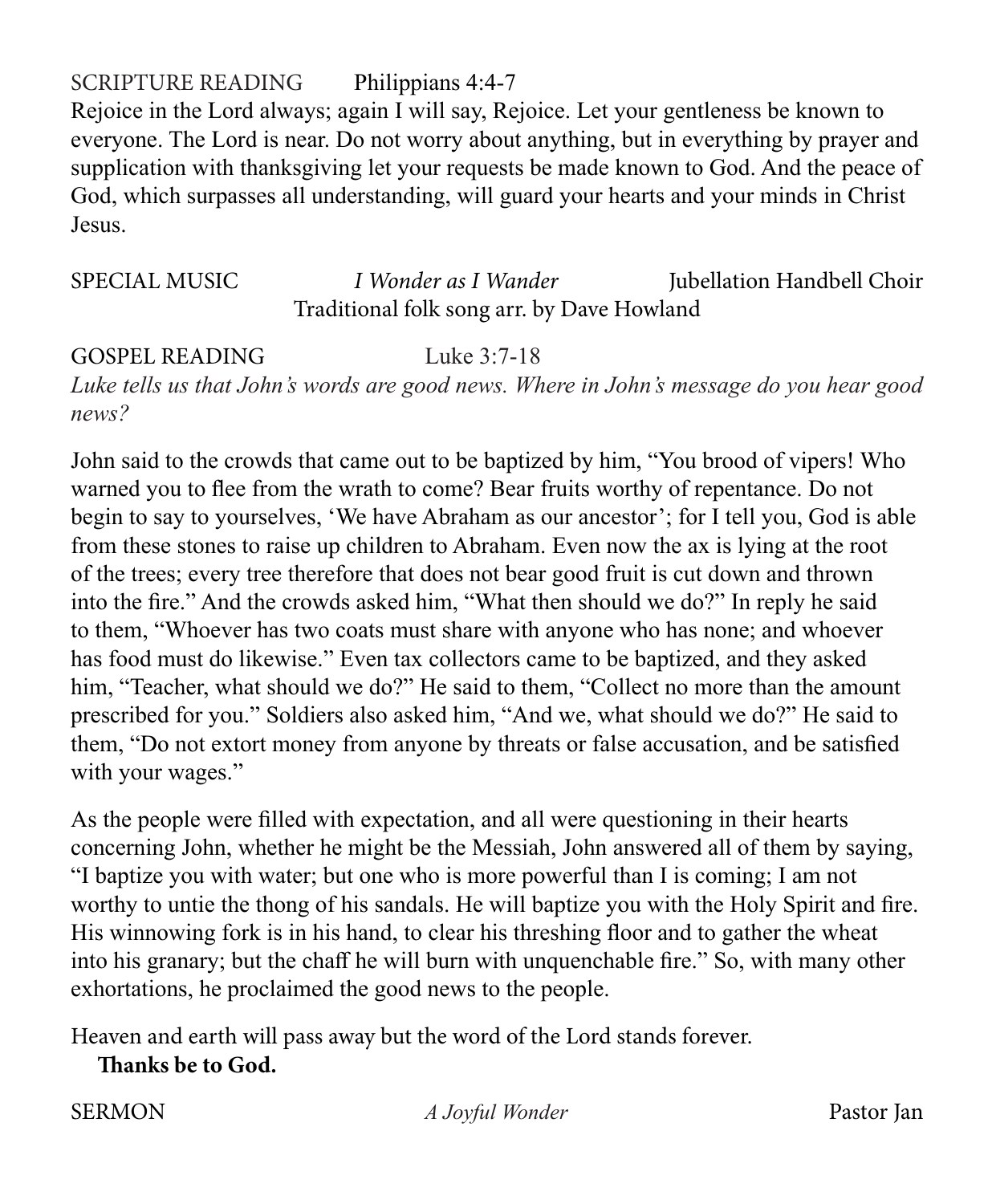#### **RESPONDING TO GOD'S GRACE**

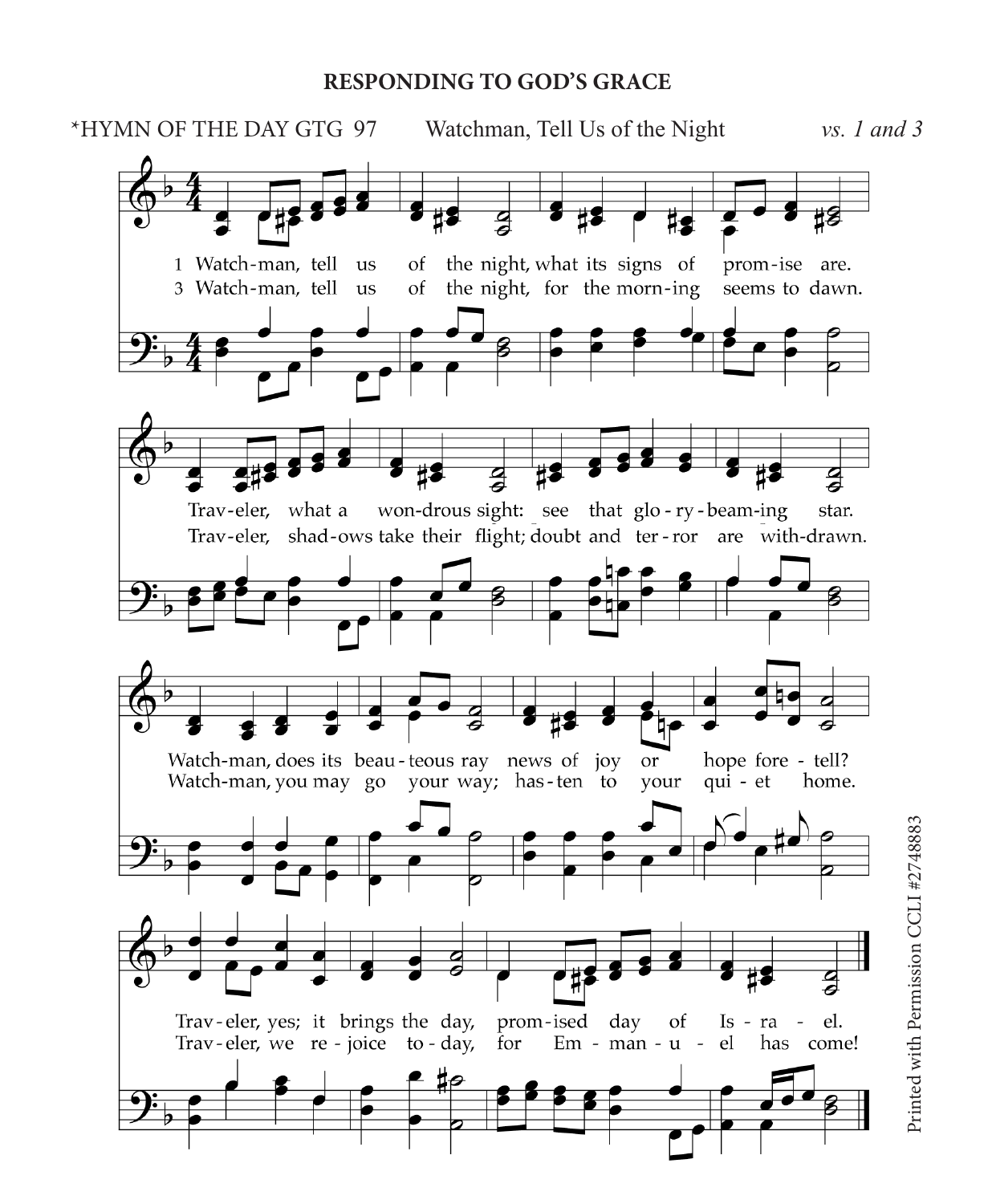# JOYS AND CONCERNS/PRAYERS OF THE PEOPLE God, our Savior,

#### **hear our prayer.**

#### LORD'S PRAYER

**Our Father and Mother in heaven, hallowed be your name. Your kindom come, your will be done, on earth as it is in heaven. Give us this day our daily bread; and forgive us our debts, as we forgive our debtors; and let us not be led into temptation, but deliver us from evil.**

**For the kindom, the power, and the glory are yours, now and forever. Amen**

## **SENDING INTO THE WORLD TO LOVE AND SERVE**

\*CLOSING HYMN GTG 107 Awake! Awake, and Greet the New Morn *vs. 3 and 4*

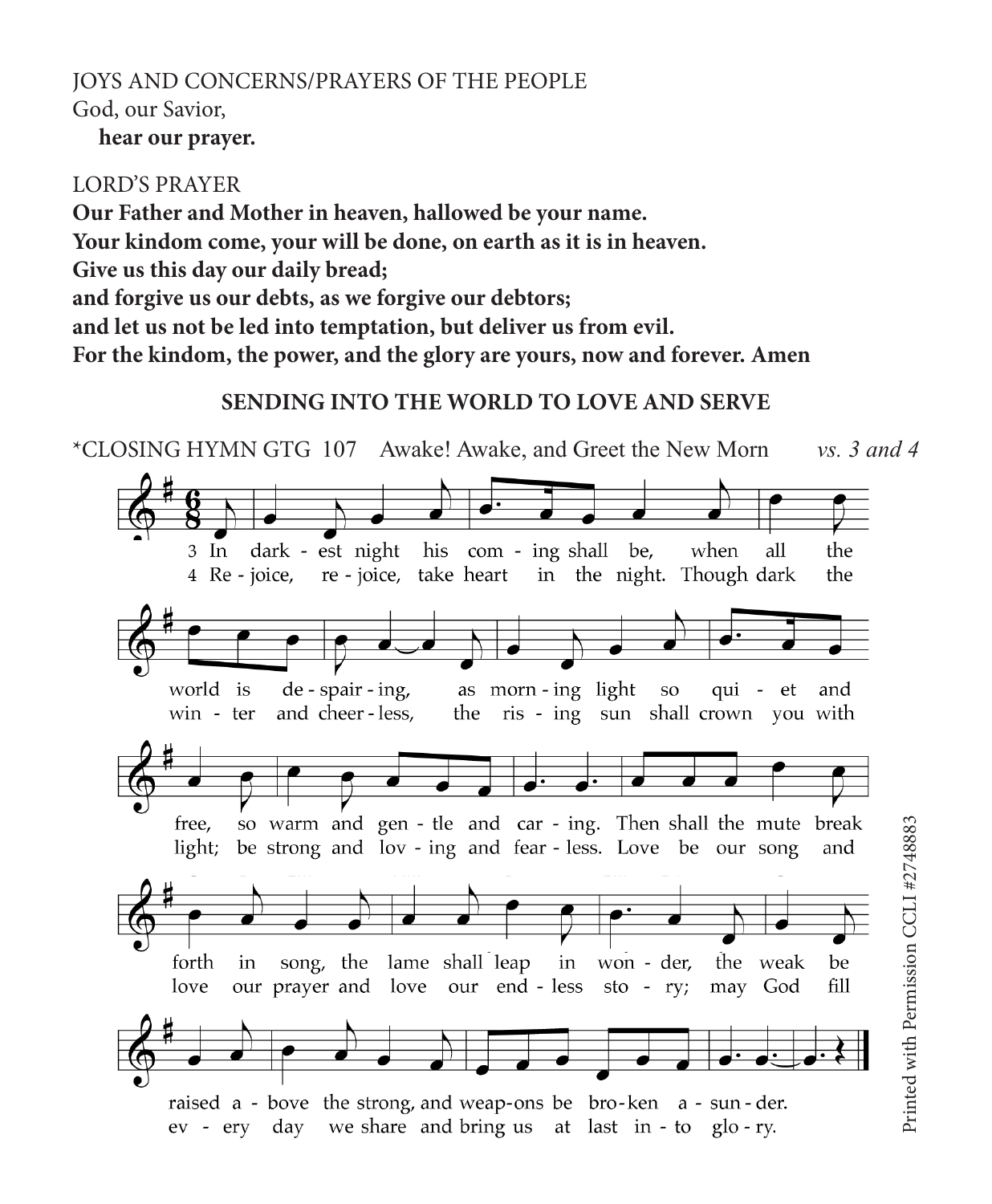\*CHARGE AND BLESSING By the tender mercy of our God, the dawn from on high will break upon us, to give light to those who sit in darkness and in the shadow of death, to guide our feet into the way of peace.

Go now, sharing the light of Christ with others as you walk on the path of joy. **Amen. Thanks be to God.**

POSTLUDE

| w  | ε | G | т | н | м            | K       | $I \vert C$     |              | X | J | Q |
|----|---|---|---|---|--------------|---------|-----------------|--------------|---|---|---|
| R  | W | R | Ε | A | т            | н       | $\vert s \vert$ | $\mathsf{A}$ | z | ٥ | с |
| м  | Ρ | ε | κ | D | ${\tt J}$    | E       | $\vert$ s       | Ν            | В | Υ | A |
| A  | Υ | Α | D | V | 1            | м       | P               | D            | н | о | P |
| R  | J | 0 | s | Ε | P            | н       | E               | L            | ٥ | ۷ | E |
| Y  | E | B | A | Ν | $\mathbf{c}$ | $\circ$ | Α               | E            | о | G | Α |
| P. | s | X | G | T | н            | P       | c s             |              | Ρ | κ | C |
| z  | U | G | м | L | $\circ$      | E       | z               | E            | A | Υ | ε |
| Y  | S | Q | Ρ | υ | R            | P       | L               | ε            | X | R | Α |



Jesus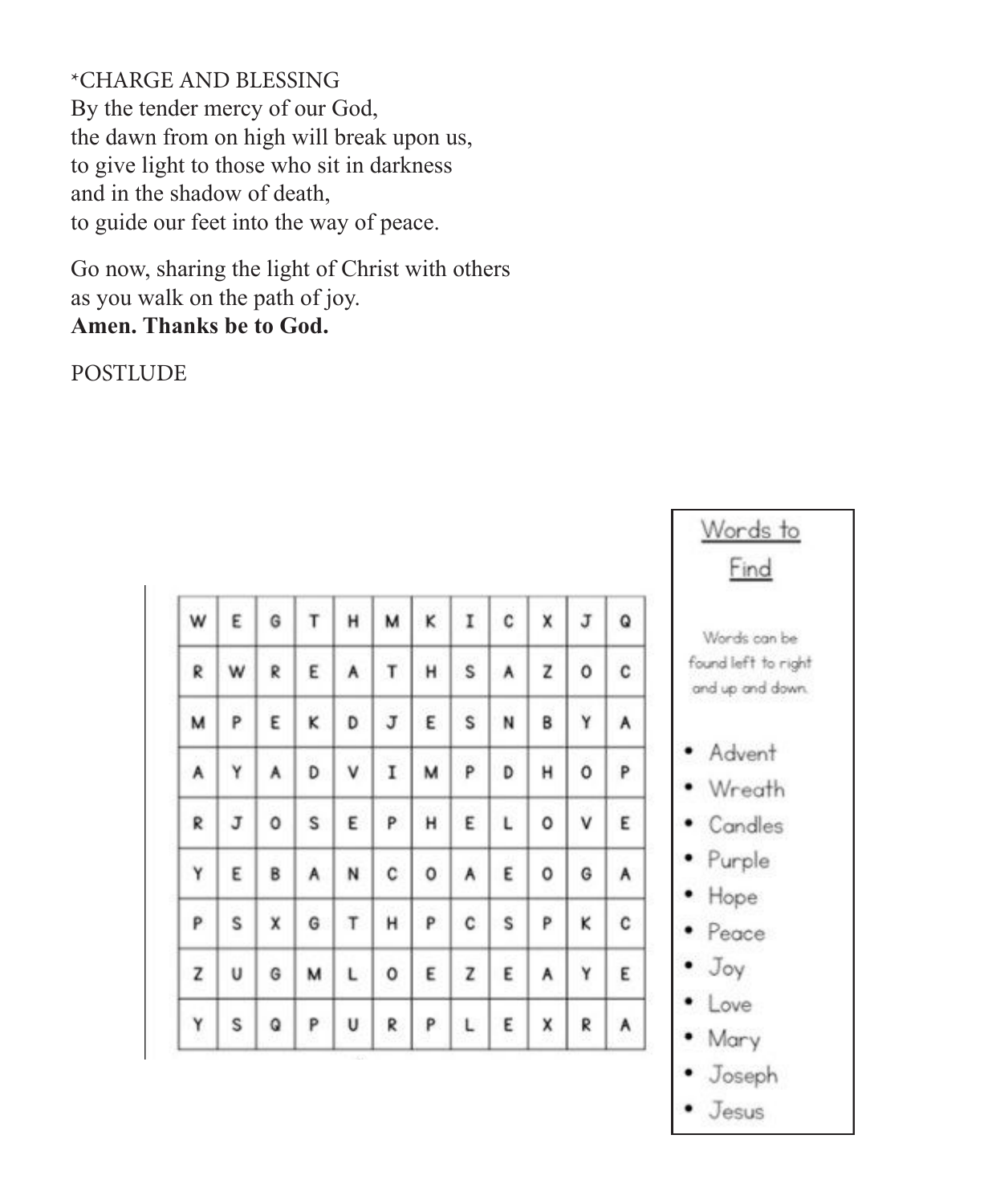# CommunityPresbyterian Church

# **TODAY AT CPC**

**Sunday, December 12 Advent 3** *Wrapped Adopt-A-Family gifts due today* 9:30 am Worship

# **THIS WEEK AT CPC**

Tuesday, December 14 12:00 pm Bulletin Announcements Due 12:00 pm Conference Call \* 6:00 pm Brain Injury Support 7:00 pm Christian Education Committee

## Wednesday, December 15

| 6:30 am           | Prayer Group    |
|-------------------|-----------------|
| $7:00 \text{ pm}$ | Choir Rehearsal |

## **Sunday, December 19 Advent 4**

9:30 am Worship

**Online Worship:** Sundays 9:30 – 10:30am https://meet.google.com/vao-wjef-cbe +1 575-305-4527 PIN: 652 821 468 #

**\* Tuesday's Conference Call**  https://meet.google.com/kee-rcys-sdh +1 413-889-2244 PIN: 433 818 991#

In Our Thoughts

Judy Leal Jane and Ed Burgstaler family, especially daughter Jenny Connie Holst MariLynn Johnson Vera Atkinson's daughter, Teresa Vera Atkinson's nephew, Bobby

*To be added to the prayer list, please contact the church office at 507-280-9291 or email office@cpcrochester.org. For emergency pastoral care, call Pastor Jan at 763-219-2927.*

Pastor Rev. Jan Wiersma Choir Director Meg Cain Handbell Director Judy Kereakos Pianist Glenna Muir Custodian Nancy Sanford Office Manager Stephanie Pasch

## **Serving in Worship Today**

Liturgist Frank Jones Special Music *Jubellation Handbells* Advent Candle Lighter Carolyn Bornhauser IT Support Louis Bouchard